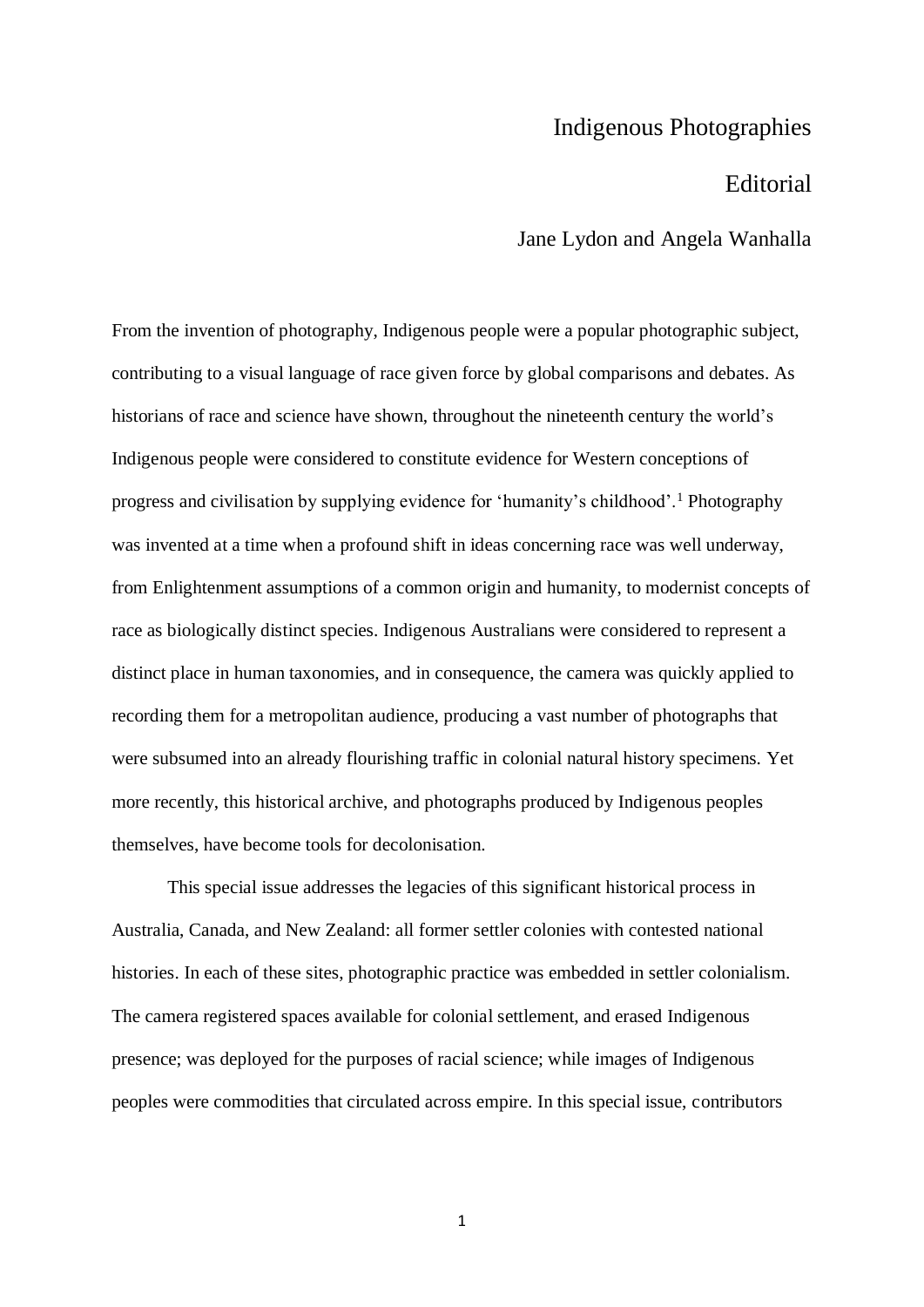focus on Indigenous responses: the rebuttals, reworkings, and creative transformations of the photographic archive to serve Indigenous purposes in the present.

From the 1980s, a global Indigenous art photography movement began to emerge that began to represent local Indigenous cultures, identity and political claims from an explicitly Aboriginal perspective. A range of young photographers focused attention on their nation's unresolved past and oppositional projects took issue with national celebration, rejecting the triumphalist tone of much foundational commemoration.<sup>2</sup> At that time, the photographic archive relating to Australian Aboriginal people was often interpreted in determinist ways, as inevitably constituting a tool of colonial surveillance and control.<sup>3</sup> However, new approaches to the archive emphasise its fluidity as these artefacts of the past are framed by new meanings. It is important to understand their origins within the profoundly unequal relations of colonial invasion and dispossession – yet their performance in the present, in the hands of Indigenous relatives and descendants, may counter colonial amnesia and express Aboriginal views and experiences.

The 'archival turn' of the 1990s has brought increased scrutiny to the practices of collecting, collating, and classifying photographs and artefacts – procedures that are now sites of contested histories.<sup>4</sup> The last decade especially has seen Indigenous artists seized by 'archive fever' – a term coined by French poststructuralist Jacques Derrida in 1996.<sup>5</sup> Artists draw upon the archive to re-tell or transform national histories that have omitted or denigrated Indigenous people.<sup>6</sup> In addition, Indigenous photographers have provided a new perspective on past and present by revealing marginal experiences, asserting Indigenous capacity and addressing the losses and fractures of historical processes such as assimilation.

One of the first to experiment in this way was Australian artist Leah King-Smith, whose early series *Patterns of Connection* was met with critical acclaim and became the most popular project on Aboriginal identity of the 1990s. The series came about when King-Smith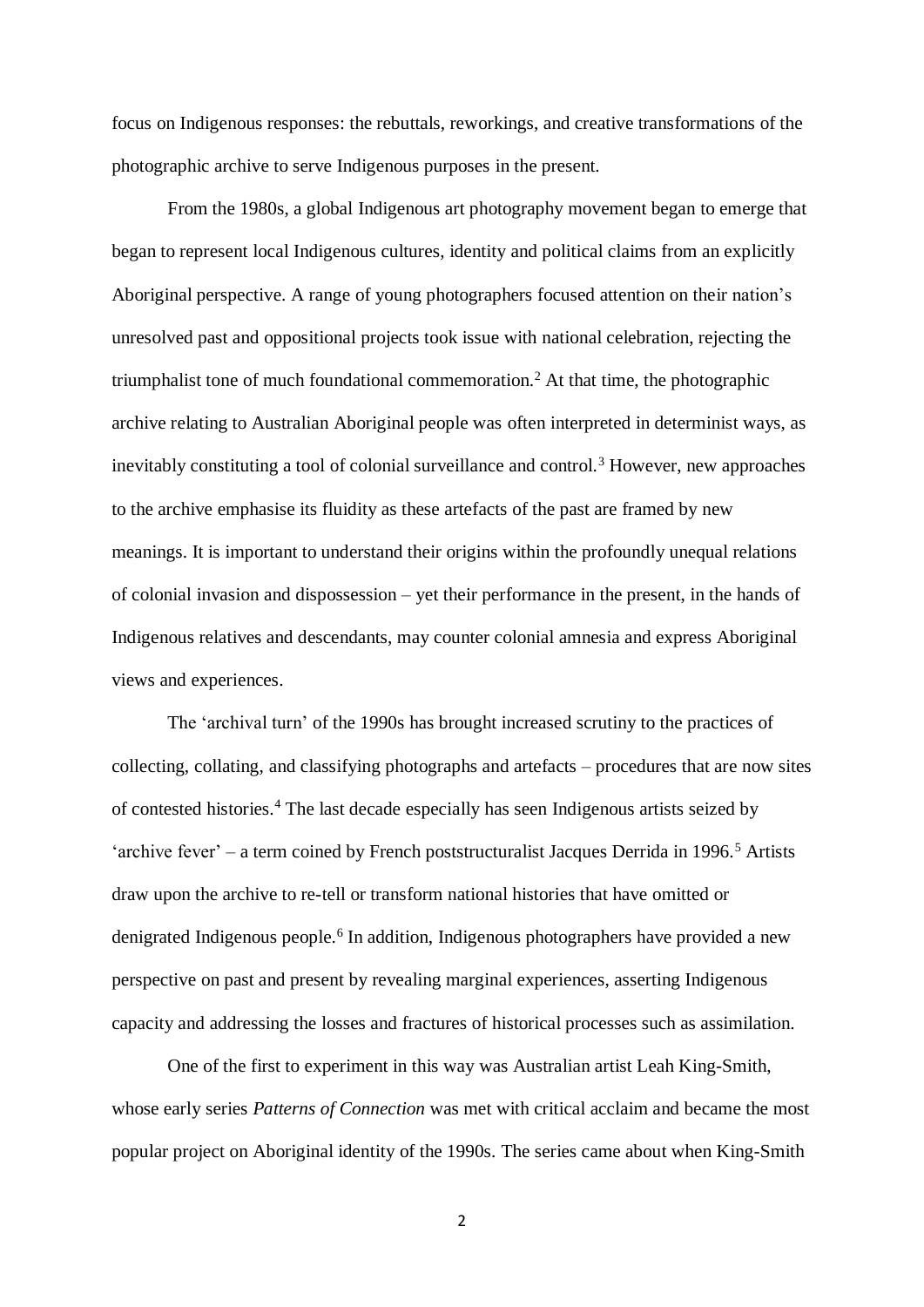was commissioned to create a 'picture book' of historical photographs. However, she found these portraits so moving she felt she had to change the direction of her project to something more personally engaging, and so created what she terms 'photo-compositions': artworks that combine rephotographs of the nineteenth-century photographs with her own colour photographs of the Victorian landscape and paint. She used a mirror to reflect the old images, then superimposed her own landscape photographs to create a haunted, haunting effect, in some places painting over the landscape. King-Smith's innovative formal treatment recovered Aboriginal people from the archives to re-position them in a positive, living, spiritual realm. *Patterns of Connection* was exhibited widely, touring with different exhibitions to the United Kingdom, North America, Japan, Thailand, Laos, the Philippines, as well as around Australia. The critic Anne Marsh pointed out that King-Smith's romanticising, spiritual concept of Aboriginal identity projected an essentialising 'New Age' notion of identity that is essentially spiritually bonded with the land – yet Marsh also highlighted the ways that this series 'tapped into a cultural mythology' and the idea that photography offers a physical but also magical bond with what it shows.<sup>7</sup>

Since then the photographic archive has been increasingly plundered, re-assembled, and cross-pollinated by Indigenous artists who challenge its colonial meanings. Through seemingly simple techniques of recontextualisation – overwriting, inscription, layering, enlargement, and resurfacing – the historical image may be literally transformed. Australian/Wiradjuri artist Brook Andrew, for example, has deliberately attacked a legacy of invisible violence by retrieving photographs that bear traces of colonial trauma from the archive as evidence for the forgotten or concealed tragedies of dispossession. While he is careful to respect the distinction between these disturbing historical images and traditionally restricted secret-sacred subjects, Andrew argues that 'they should be brought into the light, aroused in the public domain'.<sup>8</sup> In his 2007 series *Gun Metal Grey*, the violence of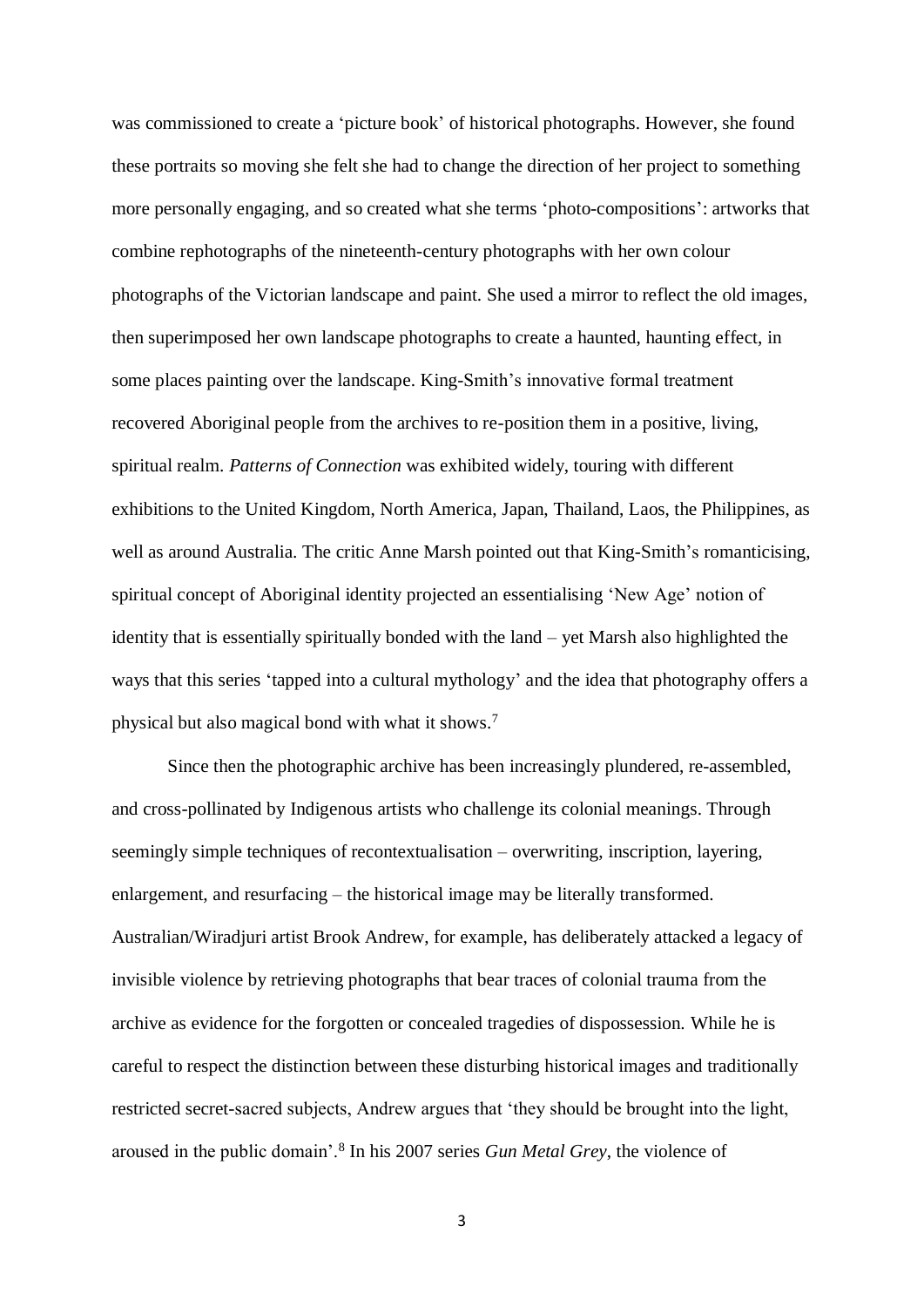colonialism is evoked by returning us to moments of fear or effacement; gleaming silver shrouds his subjects, like the woman of 'Ngalan' (Light), softening and reversing the colonial photographer's distancing gaze. Using deceptively simple techniques of enlargement and metallic foil coating, these overlooked fragments of evidence become 'unmanageable', swelling out from the archive and beyond our control. In their contribution to this special issue Andrew and art historian Jessica Neath reflect on the profound changes that have taken place in this domain since his career began. In particular, broad cultural and legal shifts have focused attention on cultural protocols and the ethics of image use in new ways. Exploring the continuing and pernicious effects of the 'relentless ideology of primitivism', they review the possibilities for a decolonising practice that might re-assemble and repurpose a colonial worldview.

Photographic archives have also served as inspiration for artistic production in New Zealand that centres Indigenous frameworks, concepts, and worldviews. Prioritising storytelling and lived cultural practices, artists such as Lisa Reihana and Fiona Pardington have sought visual decolonisation from colonial imagery, stereotypes, and tropes fostered by photography and the late nineteenth-century postcard industry. <sup>9</sup> Taking the form of a 'conversation', art historian Ngarino Ellis and photographer Natalie Robertson discuss their research collaboration. Both of the Ngāti Porou iwi (tribe), their discussion is specifically concerned with elaborating on the Māori values and principles that should underpin both academic and community research, particularly where photography is concerned. In an approach that centres Māori epistemologies and ontologies, as expressed through manaakitanga (hospitality) and rangatiratanga (sovereignty), which requires respect for Māori forms of storytelling and tikanga (protocols), Ellis and Robertson write of their responsibilities as Ngāti Porou scholars and practitioners with genealogical connections to their research subject. Acknowledging the 'networked relations between photographer, the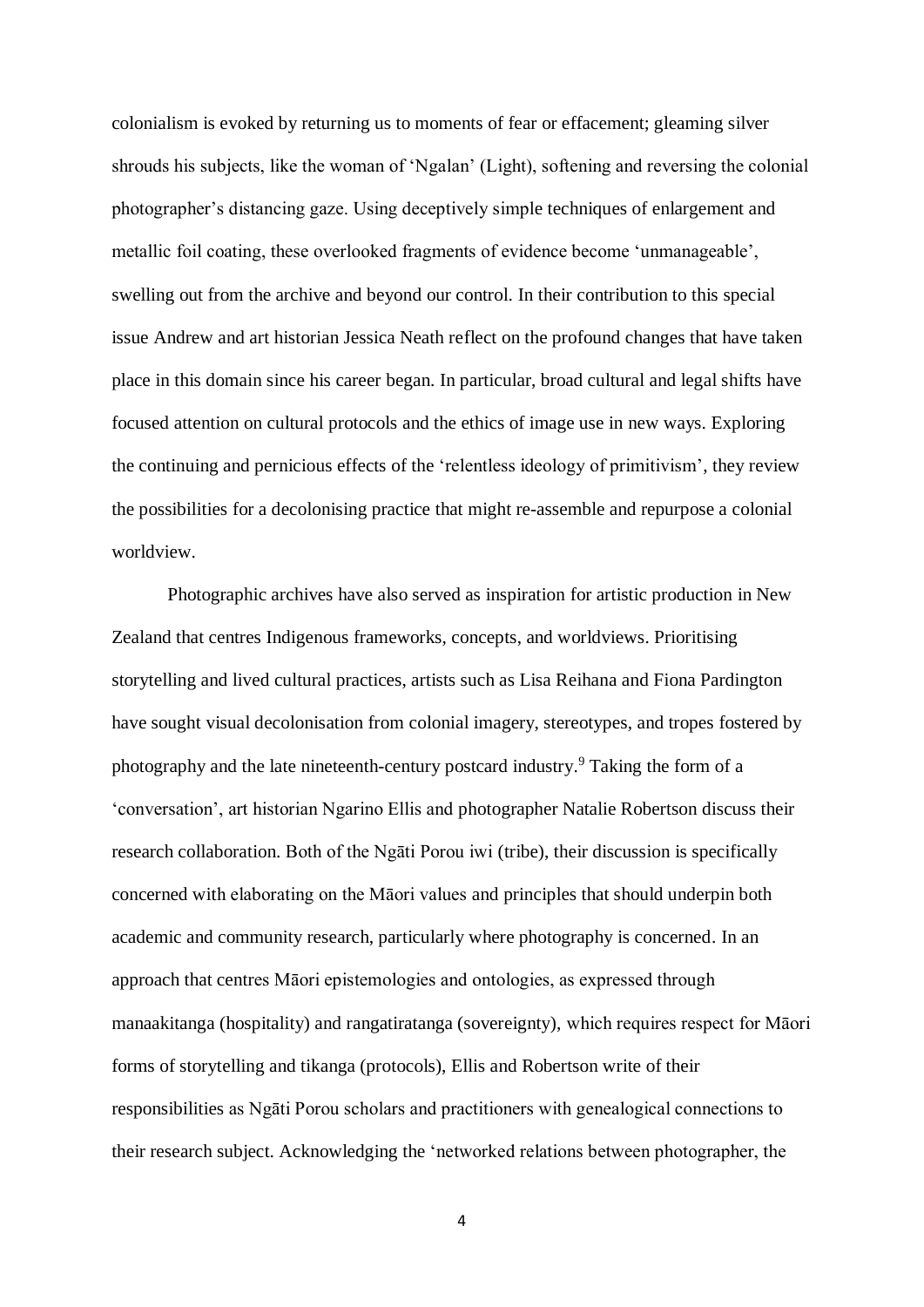photographed, and the life worlds of communities involved', they argue, is an important step in recognising that research conducted in community settings takes place within a relational framework, and therefore needs to bring benefits that enrich and empower communities.

Moving to a private Indigenous domain, we find that the importance of historical photographs to Aboriginal descendant communities has grown in recognition in recent decades. Indigenous Australian scholar Aileen Moreton-Robinson uses the term 'postcolonising' to describe the situation for Indigenous people whose homelands have not been decolonised, and where the 'the colonials did not go home'.<sup>10</sup> Such images represent otherwise unknown ancestors and relatives, often lost as a result of official processes, as well as information about places, histories, and relationships unavailable from other sources, and a range of other meanings. Recent studies of Indigenous (re)valuations of photography – including the essays presented here – demonstrate the distinctive ways the medium is deployed within Indigenous social relations and histories.<sup>11</sup> For many Australian Aboriginal people photographs are not merely representations, as in the Western tradition, but may assume the powers of the ancestors, embedded within social relationships with both the living and the dead. Such meanings and practices are explored by Karen Hughes and Ellen Trevorrow, whose essay here reflects upon the experience of talking to Ngarrindjeri Elders and their families at Camp Coorong, South Australia in sharing and interpreting a vast collection of rare personal historical photographs.<sup>12</sup> They employ the concept of 'survivance', key to Native American studies, to denote Australian Indigenous practices of selfdetermination against the aftermath of colonisation.<sup>13</sup> As they explain, for Ngarrindjeri, the photographs 'carry a life-force similar to that of semi-sacred customary objects', evoking kin, asserting an Indigenous worldview, and demonstrating Ngarrindjeri sovereignty.

Sovereignty is at the heart of the essay by Robertson and Ellis, and Sherry Farrell Racette's contribution to this special issue. Working with the photographs of Métis political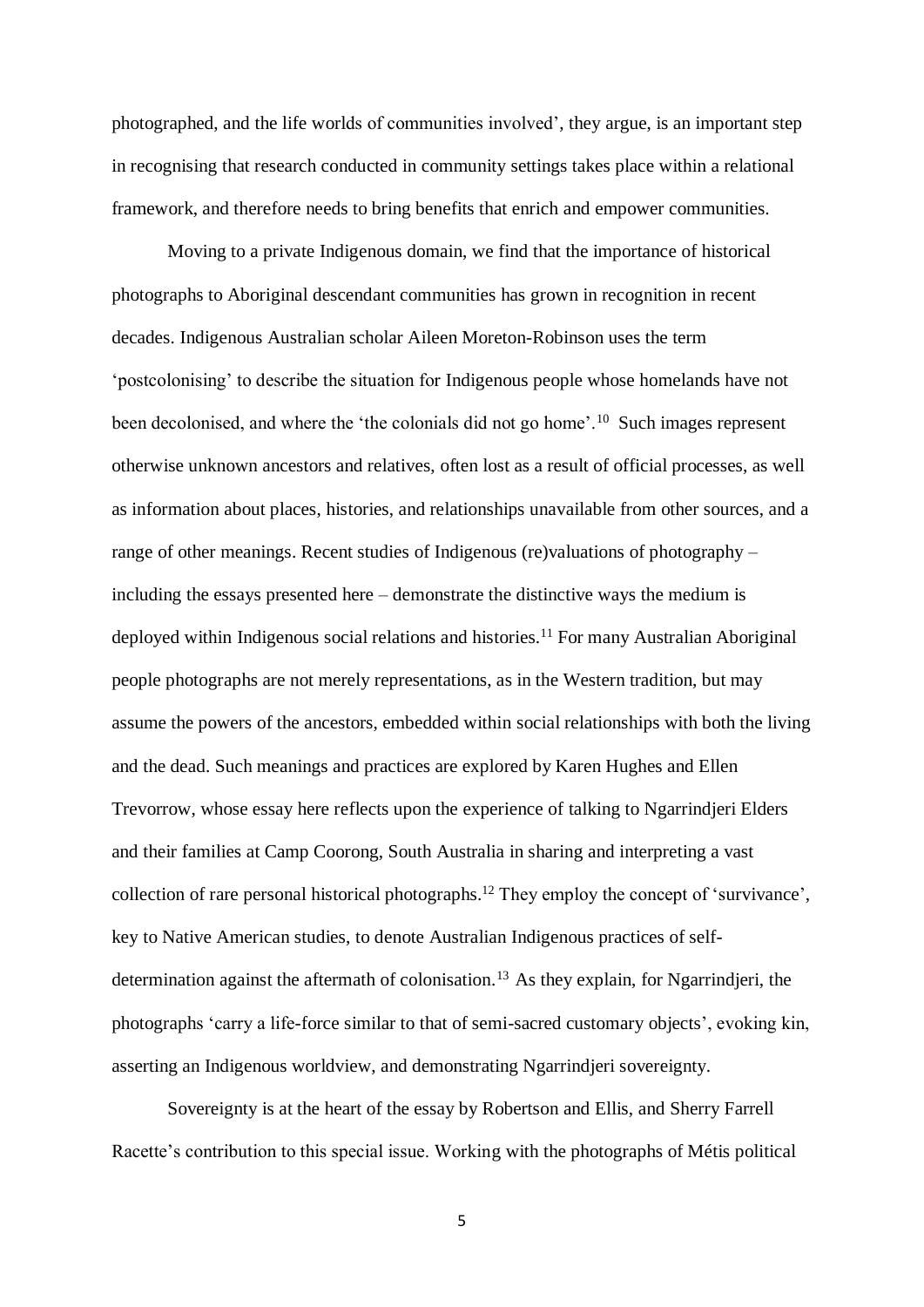activist James Brady (1908–1967), active in Alberta's communities in mid twentieth-century Canada, Farrell Racette explores his work as a form of 'visual sovereignty'. A self-taught community photographer, Brady's visual register was deeply embedded in place, people, and kinship, and invested with political weight, using his camera to document the plight of northern Indigenous communities. He photographed individuals involved in the emerging Métis political movement and used the camera as an extension of oral storytelling. As a form of visual sovereignty, Brady's photographs documented Indigenous and Métis presence in home territories, highlighting 'individuals who embodied self-determination, living resistant lives'.

Some community-based photographers were not Indigenous, but embedded in communities through marriage, as was the case with the trader George Robson Crummer, whose portrait of a Cook Island family features on the cover of this issue. Born in New Zealand, Crummer arrived in the Cook Islands in 1890 to establish a shipping business, but quickly took up photography, documenting many aspects of Cook Island life. His photographic work was enabled by his marriage to Upokotio, the daughter of a high-chief, in 1892. <sup>14</sup> Many of his photographs, which are held by Te Papa Tongarewa Museum of New Zealand, depict Cook Islanders as keen consumers of western goods and technology, particularly the bicycle and motorcar. But as the family portrait that adorns the cover demonstrates, the bicycle sat comfortably alongside traditional cultural practices, like tīvaevae (women's artistic quilt-making), for they were both symbols of status, skill and success.<sup>15</sup> While Crummer's photographs are an important record of early twentieth life in the Cook Islanders, the portraits of family are of particular significance to descendants.

In her article, Ngāi Tahu scholar Helen Brown highlights the work of a Pākehā (white) photographer and his relationships with an Indigenous community: the journalist and amateur historian William A. Taylor (1882–1951). Active in the first half of the twentieth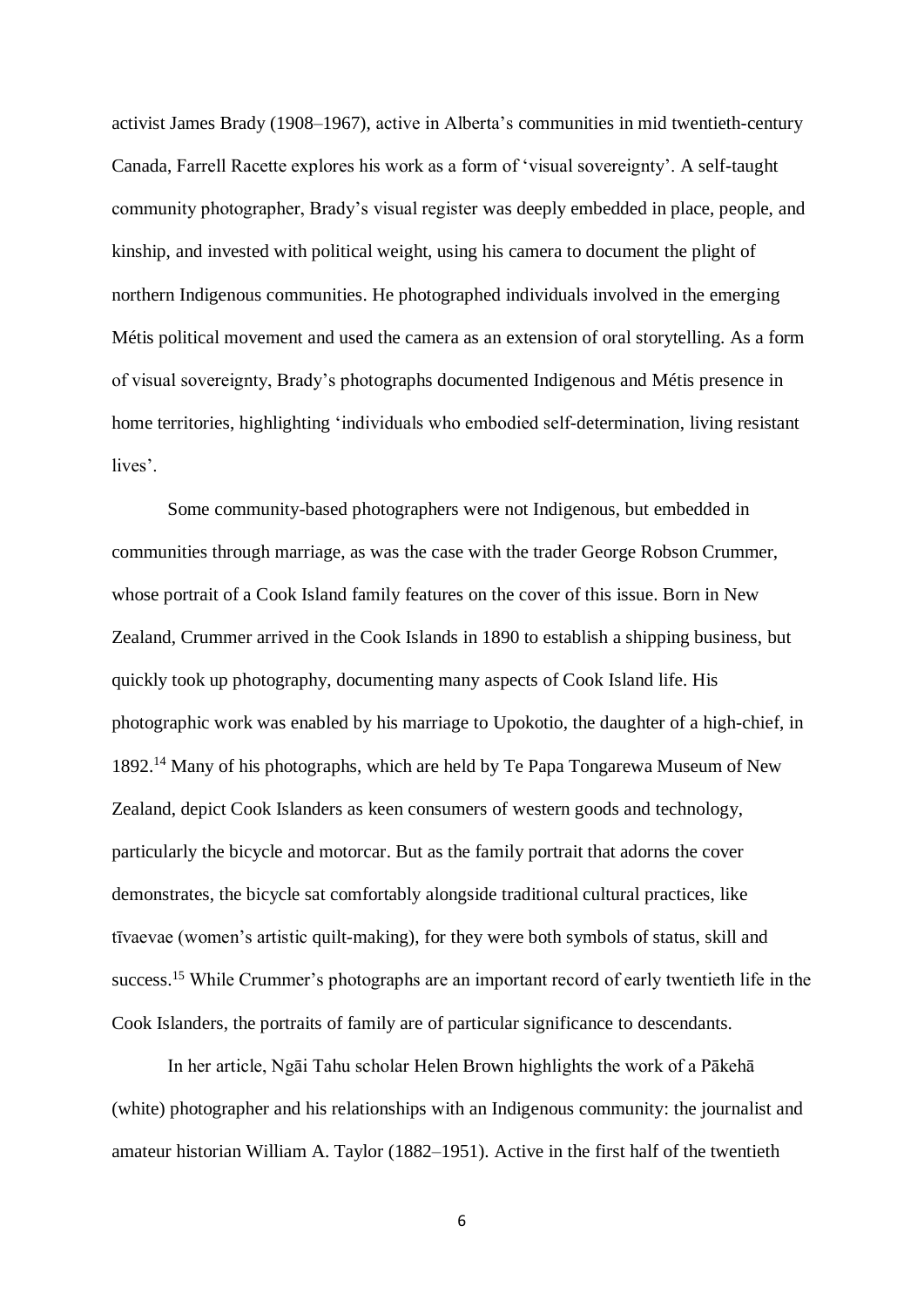century, Taylor visited Ngāi Tahu communities in the Canterbury and Otago regions of New Zealand's South Island, and photographed people and places. During his life Taylor accumulated six thousand images, which were donated to Canterbury Museum in 1968 along with his manuscript material. Although recognised at the time as an important collection of photographs, scholars have largely overlooked Taylor's imaging of Ngāi Tahu, yet, as Brown points out, photography was crucial to his research practice and embodied an approach that prioritised relationships. Of the six thousand images in Taylor's collection, there are few photographs that are not of his family or Ngāi Tahu people, suggesting that he regarded these as one and the same. A friend and advocate, Taylor's photographic work stressed Ngāi Tahu presence in the mid-twentieth century, 'visually emphasising the fact that the Ngāi Tahu story was not just about the distant past but was a present-day reality populated by real people with mana, knowledge, history, integrity and a legitimate grievance against the Crown'.

In sum, for Aboriginal and Māori artists and communities, photographic archives offer a rich source of history, counter silence and exclusion, and provide a means to explore many issues that remain in the present. Archival images are tangible and powerful relics that provide a link with the past and bring it concretely into our time. This is the power of photographs: to address absence, to reconnect relatives with each other and to Country, and to heal. As Wiradjuri scholar Lawrence Bamblett argues, photographs link people in the present, as well as connecting them to places and the past; they 'fit into the joyful scene of people telling stories'.<sup>16</sup> The history of broken families, and the dispossession and control of Aboriginal people remain contested, and often absent, from national stories and visual histories, but these silences are filled by the solidity and presence of photographs.

.

This collection had its genesis in the *Indigenous Photographic Histories* research symposium held at the National Library of New Zealand, Wellington, on 5 November 2015, co-organised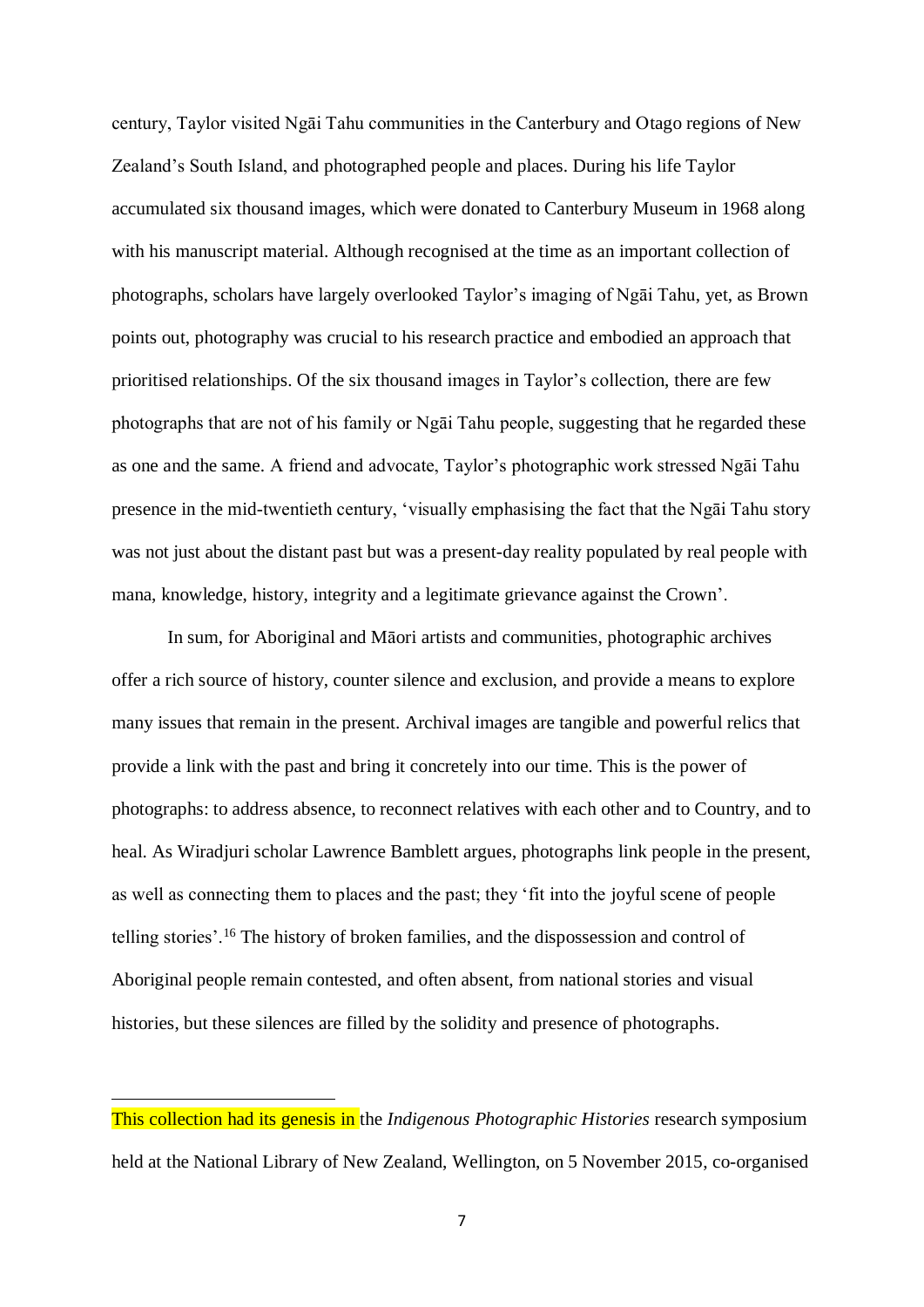by Jane Lydon, Angela Wanhalla and Paul Diamond. The symposium was made possible through the support of the National Library of New Zealand, the University of Western Australia, and the Centre for Research on Colonial Culture at the University of Otago. The convenors received crucial support and advice from the following experts from the National Library of New Zealand: John Sullivan (Curatorial Services Leader), Joan McCracken (Outreach Services Leader), Ariana Tikao (Research Librarian, Māori), Kirsty Willis (Assistant Curator, Photographic Archive), Natalie Marshall (Curator, Photographic Archive), Mark Strange (Senior Conservator Photographs), Vicki-Anne Heikell (Field Conservator). We are also grateful to Nina Tonga, Museum of New Zealand Te Papa Tongarewa, for her advice and guidance, and thank her for identifying and suggesting the image that adorns our cover. We thank Luke Gartlan for his patience and advice, and our expert reviewers.

.

Email for correspondence: [jane.lydon@uwa.edu.au](mailto:jane.lydon@uwa.edu.au) and angela.wanhalla@otago.ac.nz

1 – Henrika Kuklick, '"Humanity in the Chrysalis Stage": Indigenous Australians in the Anthropological Imagination'. *British Journal of the History of Science* 39, no. 4 (2006): 535–68, quotation p. 535. See also Douglas, Bronwen, and Chris Ballard, eds. *Foreign Bodies: Oceania and the Science of Race 1750–1940*. Canberra: ANU E Press, 2008. 2 – Annie E. Coombes, *Rethinking Settler Colonialism: History and Memory in Australia, Canada, Aotearoa New Zealand and South Africa*, Manchester: Manchester University Press 2006.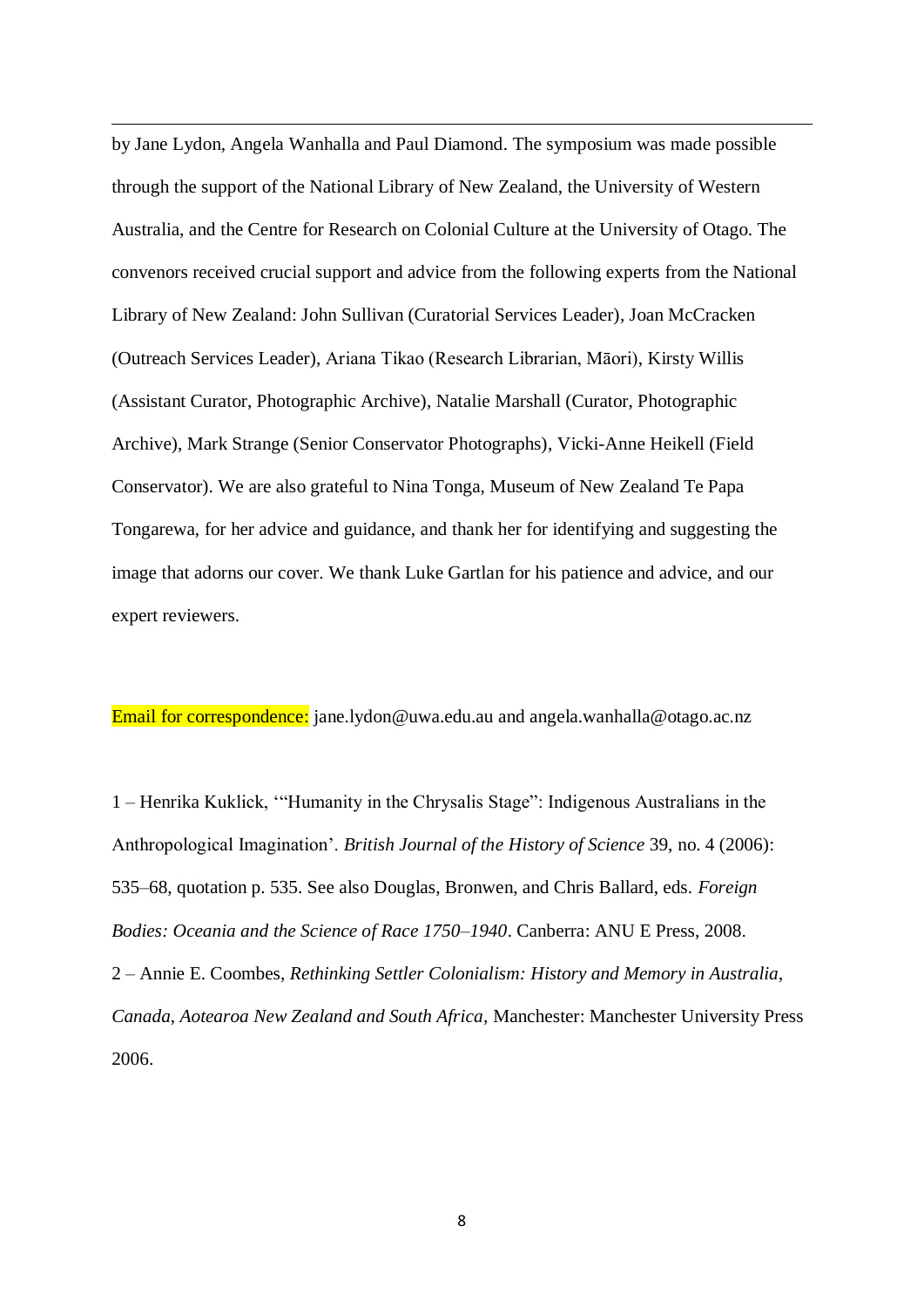3 – For instances, see John Tagg, *The Burden of Representation: Essays on Photographies and Histories*, Basingstoke: Macmillan 1998; and Susan Sontag, *On Photography*, New York: Farrar, Straus and Giroux 1977.

.

4 – Elizabeth Edwards and Christopher Morton 'Introduction', in *Photography, Anthropology and History: Expanding the Frame,* ed. Christopher Morton and Elizabeth Edwards, Farnham: Ashgate 2009, 1–24.

5 – Jacques Derrida, *Archive Fever: A Freudian Impression*, trans. Eric Prenowitz, Chicago: University of Chicago Press 1996.

6 – Jane Lydon, 'Transmuting Australian Aboriginal Photographs', *World Art* 6: 1 (2016), 45–60; and Ashley Rawling, 'Brook Andrew: Archives of the Invisible', *Art Asia Pacific*, 68 (May/June 2010), 110-117.

7 – Anne Marsh, 'Leah King-Smith and the Nineteenth-Century Archive', in 'Australia', ed. Michael D. Galimany, special issue, *History of Photography*, 23: 2 (Summer 1999) 114–17. 8 – Brook Andrew, 'Come into the Light', in *The Island Catalogue*, Cambridge: Museum of Archaeology and Anthropology 2007, unpaginated. See also Brook Andrew and Laura Murray Cree, 'Brook Andrew', *Artist Profile,* 11 (2010), 50–59; and Marcia Langton, 'High Excellent Technical Flavour', in *Brook Andrew: Hope and Peace*, Melbourne: Gallery Gabrielle Pizzi 2005, 26-35.

<sup>9</sup> – Kriselle Baker and Elizabeth Ranking, ed. *Fiona Pardington: The Pressure of Sunlight Falling*, Dunedin: University of Otago Press 2011; Jo Smith, 'Native Reenactments/Living Iterability: Lisa Reihana's *Native Portraits n.19897*' in *Settler and Creole Reenactment*, ed. Vanessa Agnew, Jonathan Lamb and Daniel Spoth, Basingstoke: Palgrave Macmillan 2009, 273-93.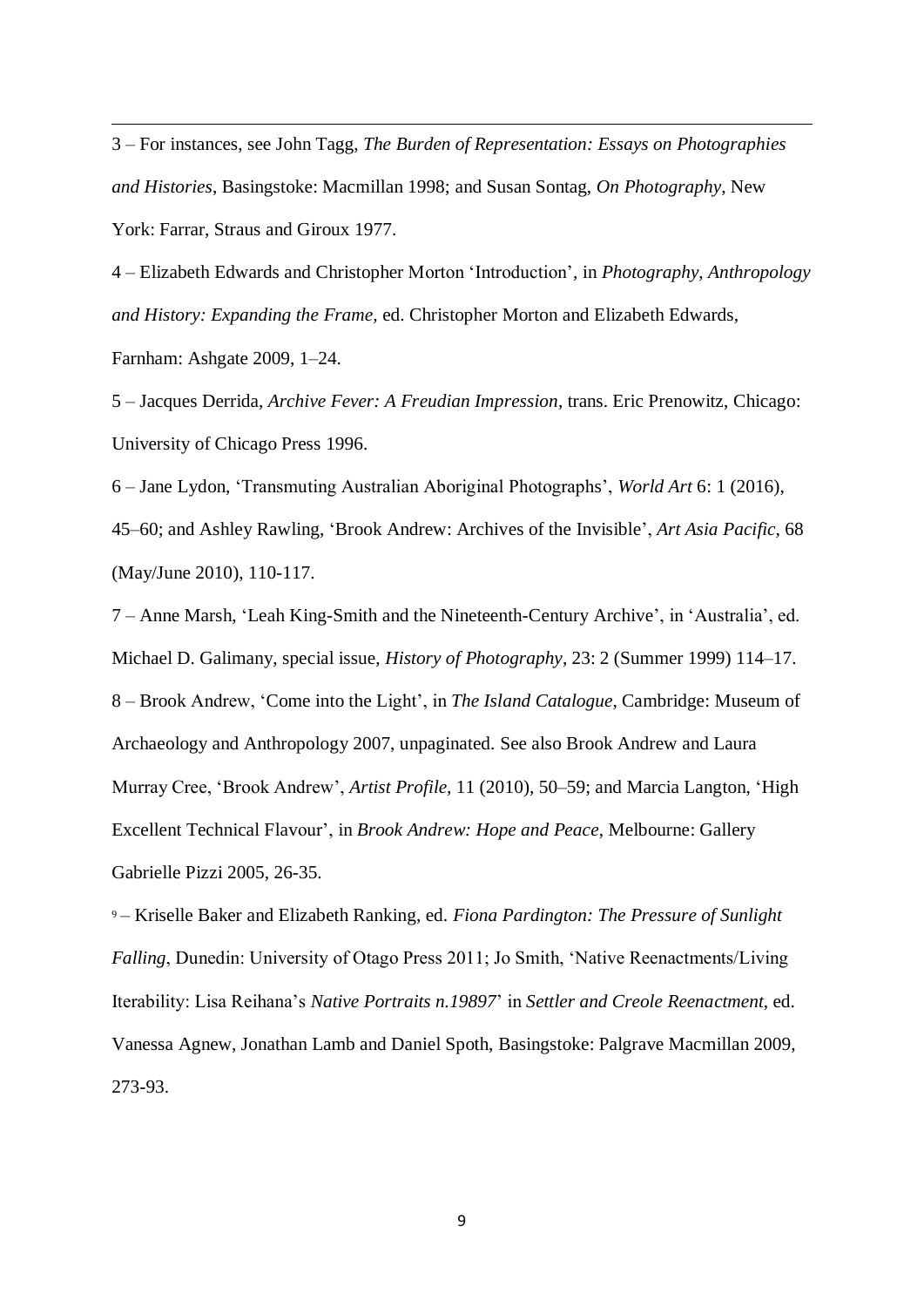9 – Aileen Moreton-Robinson, *The White Possessive: Property, Power, and Indigenous Sovereignty*, Minneapolis: University of Minnesota Press 2015, 10. See also Shino Konishi, 'Settler Colonial Studies and Indigenous Scholars', *Settler Colonial Studies* (forthcoming)**,**  for a review of Indigenous critiques of the 'settler colonialism' paradigm.

10 – See *Calling the Shots: Aboriginal Photographie*s, ed. Jane Lydon, Canberra: Aboriginal Studies Press 2014; Gaynor Macdonald, 'Photos in Wiradjuri Biscuit Tins: Negotiating Relatedness and Validating Colonial Histories', *Oceania,* 73: 4 (June 2003), 225–42; Ben Smith, 'Images, Selves, and the Visual Record: Photography and Ethnographic Complexity in Central Cape York Peninsula', *Social Analysis,* 47: 3 (Fall 2003), 8–26; and Jennifer Deger, *Shimmering Screens: Making Media in an Aboriginal Community*, Minneapolis: University of Minnesota Press 2006.

11 – Camp Coorong was established in 1986 through the Aboriginal Lands Trust Act 1966 (SA), founded by Ellen Trevorrow with her husband Tom, the late Ngarrindjeri leader, and his brother, the late George Trevorrow.

12 – Anishinaabe scholar Gerald Vizenor first coined the term 'survivance' in its present usage. See Gerald Vizenor, *Manifest Manners: Narratives on Postindian Survivance*, Lincoln: University of Nebraska Press 1999.

<sup>14</sup> 'George Crummer: Picturing the Cook Islands', [https://www.tepapa.govt.nz/discover](https://www.tepapa.govt.nz/discover-collections/read-watch-play/pacific/george-crummer-picturing-cook-islands)[collections/read-watch-play/pacific/george-crummer-picturing-cook-islands](https://www.tepapa.govt.nz/discover-collections/read-watch-play/pacific/george-crummer-picturing-cook-islands) (accessed 12 October 2018).

<sup>15</sup> Nina Tonga, 'Photoised: Portraits of the Cook Islands', *Cook Islands News*, 11 July

2014. Originally published on the Te Papa Tongarewa Blog: Nina Tonga, '"Photoised":

Bicycle Portraits in the Cook Islands',

.

[https://blog.tepapa.govt.nz/2014/07/01/photoised-bicycle-portraits-in-the-cook-](https://blog.tepapa.govt.nz/2014/07/01/photoised-bicycle-portraits-in-the-cook-islands/)

[islands/](https://blog.tepapa.govt.nz/2014/07/01/photoised-bicycle-portraits-in-the-cook-islands/) (accessed 13 October 2018).